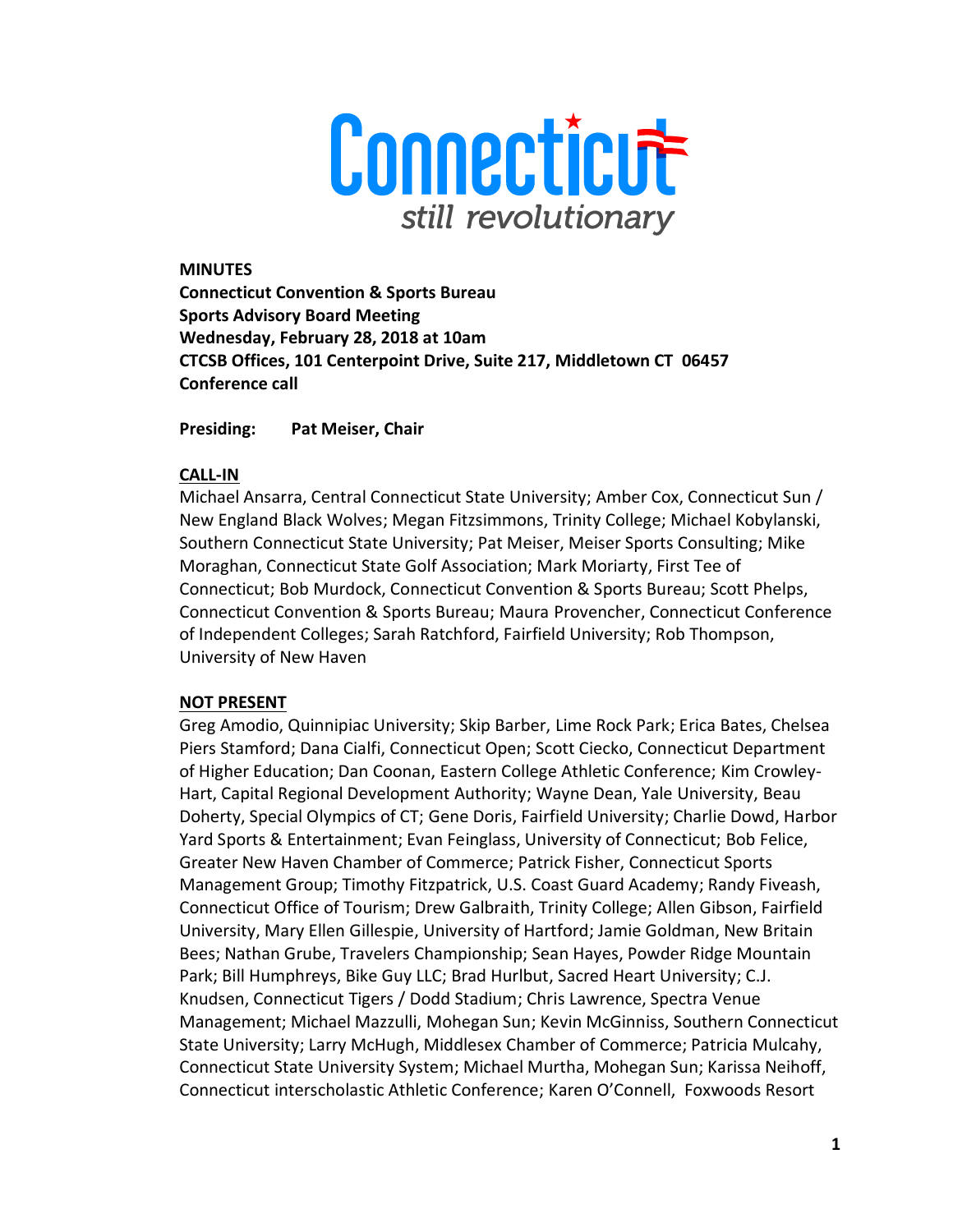Casino; Larry Perosino, Connecticut Boxing Commission; Tim Restall, Hartford Yard Goats; Beth Shluger, Hartford Marathon Foundation; Valerie Stolfi-Collins, Connecticut Recreation and Parks Association; Josh Urrutia, Riverfront Recapture, Josh Vanada, Thompson Speedway Motorsports Park; Nancy Wheeler, MetroHartford Alliance; Anne Worcester, CT Open

#### **Introduction and Call to Order:**

Ms. Meiser called the meeting to order at 10:05am.

#### **Review and Approval of Minutes:**

The minutes of the September 12, 2017 meeting were reviewed and accepted by a unanimous vote.

### **CTCSB Update:**

Mr. Phelps reported the Connecticut Convention and Sports Bureau (CTCSB) offices have moved to Middletown. The Connecticut Office of Tourism moved to a Stateowned building and, since the CTCSB is a considered a contractor, the Bureau needed to find their own space.

For the year to date, Mr. Phelps reported that lead room night numbers, the number of leads issued and the number of definite room nights are up as compared to past years.

On Wednesday, May 9, 2018, for the fourth year in a row, the CTCSB and the CT Office of Tourism, will be producing the CT Governor's Conference on Tourism. The event will run from 8am to 5pm at the CT Convention Center in Hartford. Expectations are for over 400 tourism professionals to be in attendance. The Tourism Conference is the State's biggest tourism event of the year for everyone who is interested in attracting visitors, guests and attendees.

#### **Sports Marketing Report:**

Bob reiterated his role at the CTCSB as a facilitator to promote and market Connecticut venues, help nurture ideas and build momentum to bring events to the state, work with local promoters to bring in new events and nurture existing events, be a resource for our sports advisory board, venues, colleges and event planners and to take a creative approach on events and venues. This approach includes continuing to grow partnerships throughout the state, facilitate bringing events to Connecticut which result in the biggest economic impact possible and media exposure for the State and what we have to offer.

### **Media:**

The CTCSB continues to gain exposure for Connecticut and our sports partners by pursuing media coverage which showcases the state as a premier destination for